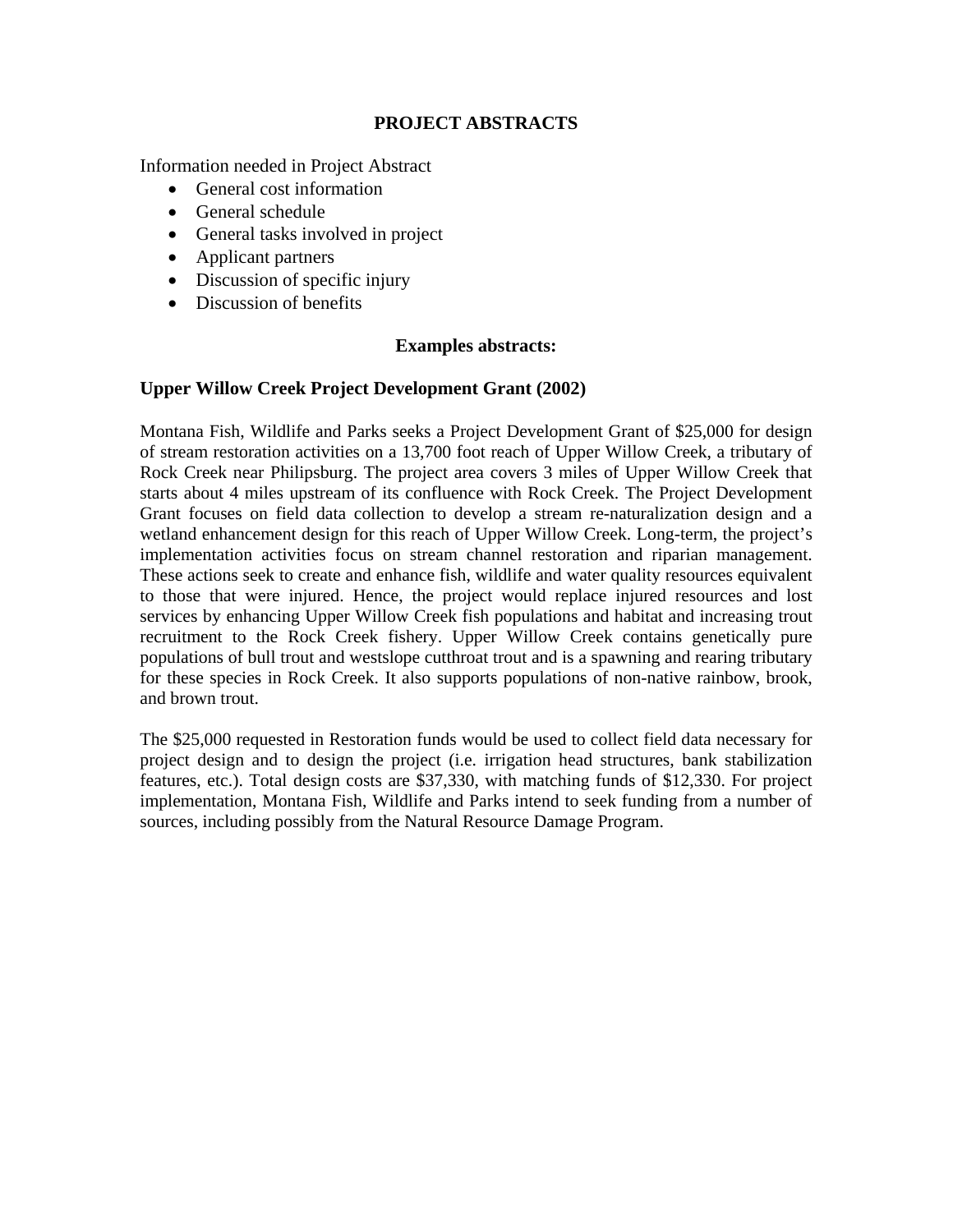#### **Bonner Bridge Project (2006)**

Missoula County proposes to remove and replace a county-owned pedestrian bridge over the Blackfoot River arm of the Milltown Reservoir known as the Bonner Bridge. The project will restore aquatic and riparian habitat resources. Replacement of the existing bridge will maintain the baseline level of transportation services for the local community. The project will also replace lost recreational resources by linking to pedestrian and recreational trails planned by the Milltown Superfund Site Redevelopment Working Group.

The Bonner Bridge is located within the Milltown Reservoir area, as defined in the *UCFRB Restoration Plan Procedures and Criteria*, and within the State Milltown Restoration Plan's project area. The bridge was built in 1921 in the tail water of the Milltown Dam. The Bonner Bridge served as a State highway bridge until 1977, when it was turned over to the County after completion of the new Highway 200 Bridge. It is a two-span bridge with a concrete center pier, two concrete piers in the river channel under the bridge, and two approach piers near each river bank.

When the Milltown Reservoir is drawn down by 29 feet in fall, 2008 as part of Superfund site remediation, the river bed elevation will drop and reservoir sediments will be scoured from the bed of the Blackfoot River channel of the reservoir. As this occurs, the Bonner Bridge piers and abutments will be stressed due to increased river velocity, and may be undermined as the river cuts down to its new bed elevation, resulting in the need to replace the bridge if it is to provide for safe pedestrian passage over the Blackfoot River. Under the Milltown Reservoir Site Consent Decree, impacts to the Interstate 90 and Highway 200 bridges will be mitigated by the United States Environmental Protection Agency. Missoula County is responsible for costs associated with the Bonner Bridge.

Removal of the existing pedestrian bridge and three concrete piers from the restored river bed will restore aquatic resources and riparian habitat and allow restoration of a naturally functioning river channel as part of the restoration of the Clark Fork and Blackfoot Rivers following removal of the Milltown Dam. The existing bridge will be replaced with a three span pedestrian bridge with no piers constraining the river channel.

The project is designed and scheduled to coordinate and integrate with the EPA Superfund actions at Milltown, the plans of the Milltown Redevelopment Working Group, and the State's Restoration planning for the Clark Fork River and Blackfoot River near the Milltown Dam. Demolition of the existing bridge and construction of the new bridge would be completed prior to the third week of August 2007 because the bridge is used by Bonner School (K-8) students who reside west of the Milltown Reservoir. Streambanks and the rightof-way disturbed by removal and installation of the bridges will be restored using plant species consistent with revegetation plans for the State Restoration Plan.

Total project cost is \$1,300,870. The County requests a grant of \$975,652 from the Natural Resource Damage Program, and will provide \$325,218 in matching funds (25% match).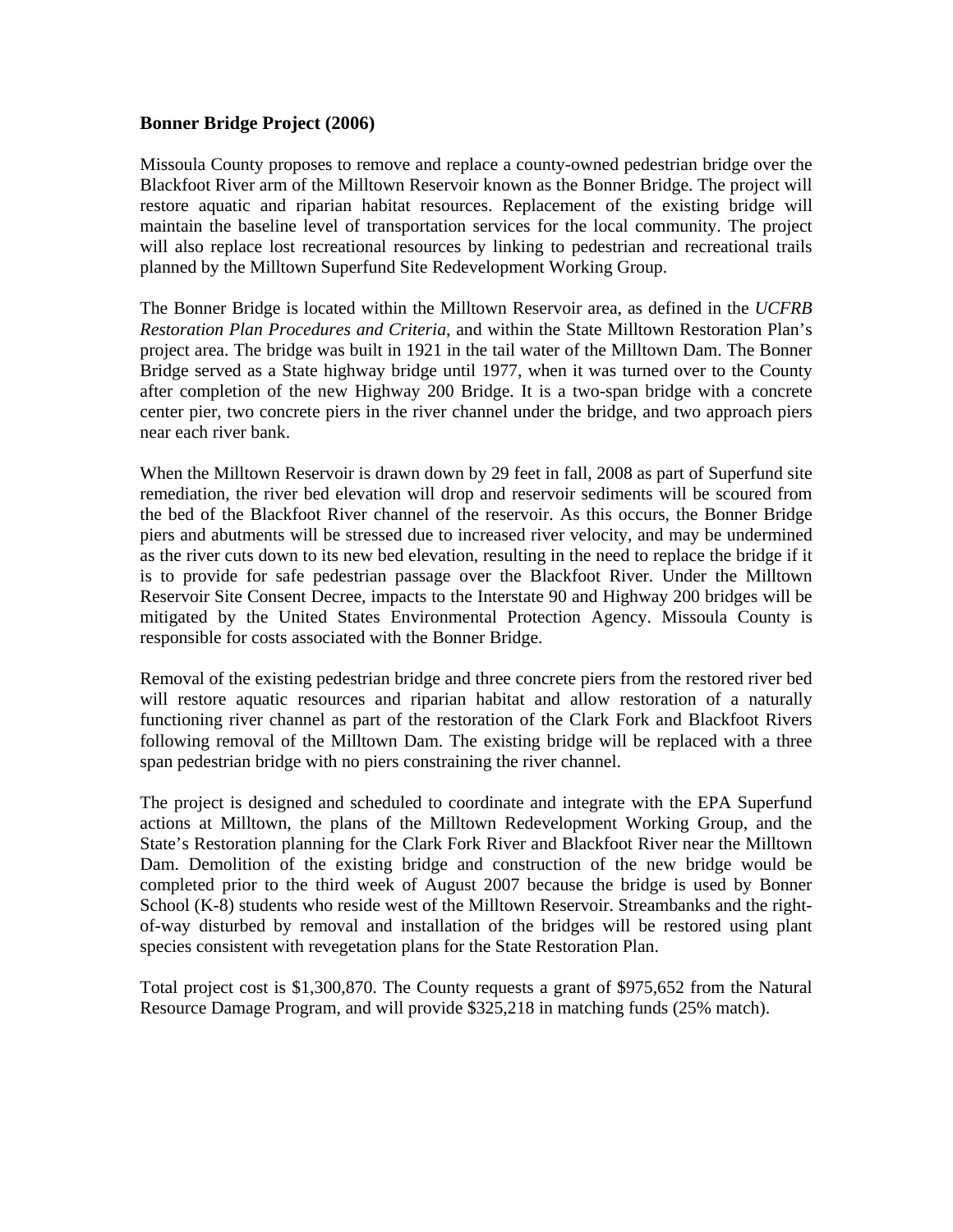### **Watershed Land Acquisition Project (2001)**

The Rocky Mountain Elk Foundation (RMEF) holds a purchase option to acquire approximately 32,500 acres of land in the Upper Clark Fork River Basin from the YT Timber Company. The property is located between Anaconda, Mt., and Georgetown Lake and makes up the bulk of the Warm Springs Creek drainage not already in public ownership. The property has high public values including habitat for native fish (bull trout and westslope cutthroat trout), critical big game winter range, alpine lakes and wetlands.

RMEF applied for a \$6.075 million grant from the Upper Clark Fork River Basin (UCFRB) Restoration Fund in April of 2000 to acquire nearly 9,000 acres of the property for the State of Montana. The UCFRB Advisory Council and initially, the NRD staff, recommended funding the entire \$6.075 million, however, based on financial constraints, the Trustee Council recommended, and the Trustee awarded, \$3.764 million in December, 2000. RMEF conveyed 5,790 acres to the State of Montana in February, 2001. RMEF is now applying for \$2.066 million from the UCFRB to acquire approximately 3,178 acres and complete the State portion of the acquisition. The remaining 23,500 acres is targeted for purchase by the U.S. Forest Service (U.S.F.S.) using Federal Land and Water Conservation Fund (LWCF) dollars. Five million dollars has been appropriated from the LWCF program for 2001 and will be available in the spring of 2001.

The State portion of the acquisition is located in close proximity (less than five miles) to the damaged Anaconda Uplands and Opportunity Ponds. Acquisition of the State portion of the property will replace soil, vegetation and wildlife habitat related services lost in the Upper Clark Fork Basin including services lost in the Anaconda Uplands from smelter emissions and lost in and beneath the Opportunity Ponds from hazardous materials. Acquisition of the Watershed Property by public entities will benefit water quality in Warm Springs Creek, the major tributary of the Upper Clark Fork River and aid in the restoration of the river. Habitat for the endangered bull trout and the westslope cutthroat trout and spawning areas for brown trout will be enhanced or maintained with the Watershed Land Acquisition. A critical linkage for wildlife between the Flint Range and the Pintlar Range will also be protected from development.

The Watershed Land Acquisition project is a partnership between the RMEF, the State of Montana and the U.S.F.S. The first phase of the purchase option was exercised in December of 2000, which required RMEF to borrow \$2 million until the UCFRB Restoration Fund dollars became available and transactional details were worked out. Funding of the acquisition of the remaining land targeted for state ownership will be crucial to exercising the next phase of the option.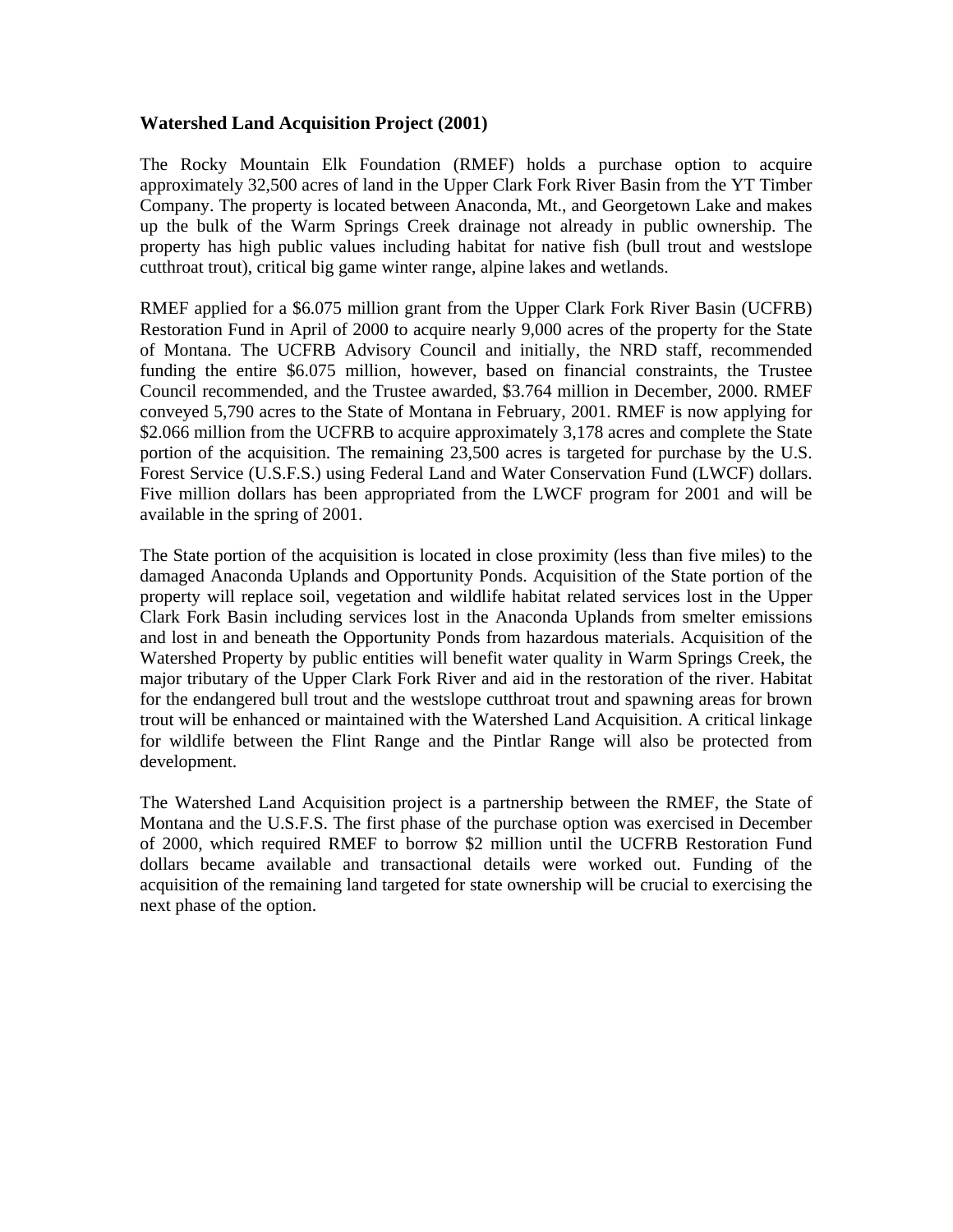### **Anaconda Waterline Project (2004)**

Anaconda-Deer Lodge County (ADLC), as the owner/operator of its municipal water system since 1992, has made steady progress in upgrading its dilapidated water mains. This is a critical endeavor, given that options for additional water supply for the community are seriously curtailed by surrounding groundwater contamination from mining and smelting activity. ADLC installed six new wells and a 3.5-million-gallon storage tank in the 1994, but was forced to eliminate a "peaking" supply connection to the Silver Lake Pipeline due to regulatory non-compliance of that source under the federal Safe Drinking Water Act. With its current water supply maximized and no practical options for expansion, Anaconda has focused on replacing leaking water mains as a surrogate for additional water sources.

UCFRB Restoration Funds continue to be critical to ADLC's efforts. With an initial objective to replace larger diameter transmission mains, Restoration Funds have allowed the City-County to replace the 10-inch Main Street transmission main in 2003, followed by the scheduled replacement of the 14-inch East Fourth Street main in 2004. ADLC's current proposal is to complete the replacement of the 14-inch main along the west portion of the Fourth Street corridor, between Hickory Street and the Junction Valve House at Tamarack Street. This Fourth Street transmission main is the single critical link in conveying water from the well field and storage tank, into central and eastern Anaconda. The western portion of this main is thin-walled steel pipe dating from 1900. It suffers from ongoing leakage, and its condition and critical service invite catastrophic failure that could render the bulk of Anaconda without water.

The West Fourth Street transmission main upgrade will entail approximately 8,000 feet of 14-inch pipe replacement. Three known leaks along on the existing main were estimated to be leaking 6.3 million gallons of water per year, and undetected leakage from observed pipe corrosion in the Kalimane steel pipe is likely many times that amount. A conservative estimate of 26 million gallons per year of water savings resulting from replacement of this line represents \$28,000 in annual savings in water production costs. The proposed West Fourth street main replacement is estimated to cost \$1,532,591. ADLC is proposing \$250,000 in cash and \$59,217 in staff in-kind services as a 20.2 percent match to the requested UCFRB Restoration Funds.

The project is a beneficial, cost-effective candidate for UCFRB Restoration Funds for several reasons:

- A new transmission main is critical for reliable water service to the bulk of the community.
- By eliminating leakage, estimated water savings extend ADLC's existing 6.6 mgd water supply by 1.1 percent, an important supplemental contribution in the face of the inability to drill additional wells.
- By conserving its limited uncontaminated water resources, the project provides a significant increment of mitigation for Anaconda's lost groundwater resources rendered unusable by past mining-related environmental degradation.